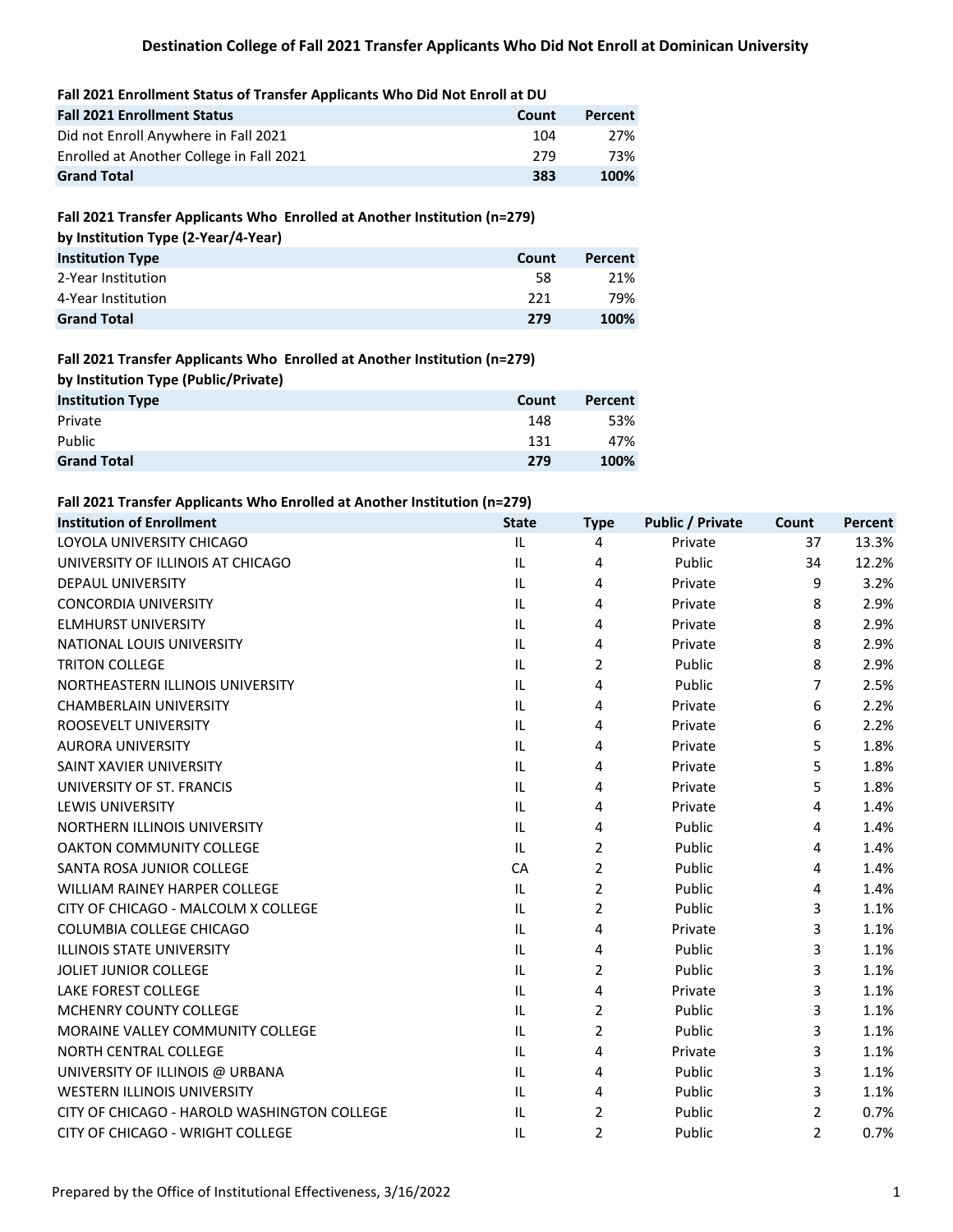# **Destination College of Fall 2021 Transfer Applicants Who Did Not Enroll at Dominican University**

| <b>Institution of Enrollment</b>                  | <b>State</b> | <b>Type</b>    | <b>Public / Private</b> | Count          | Percent |
|---------------------------------------------------|--------------|----------------|-------------------------|----------------|---------|
| OAK POINT UNIVERSITY                              | IL           | 4              | Private                 | $\overline{2}$ | 0.7%    |
| PRAIRIE STATE COLLEGE                             | IL           | $\overline{2}$ | Public                  | $\overline{2}$ | 0.7%    |
| ROCKFORD UNIVERSITY                               | IL           | 4              | Private                 | 2              | 0.7%    |
| SAN FRANCISCO STATE UNIVERSITY                    | CA           | 4              | Public                  | $\overline{2}$ | 0.7%    |
| SOUTHERN NEW HAMPSHIRE-09WEEK                     | <b>NH</b>    | 4              | Private                 | $\overline{2}$ | 0.7%    |
| TRINITY CHRISTIAN COLLEGE                         | IL           | 4              | Private                 | $\overline{2}$ | 0.7%    |
| <b>AMHERST COLLEGE</b>                            | MA           | 4              | Private                 | 1              | 0.4%    |
| ARIZONA STATE UNIVERSITY                          | AZ           | 4              | Public                  | 1              | 0.4%    |
| AVE MARIA UNIVERSITY                              | FL           | 4              | Private                 | 1              | 0.4%    |
| BELLINGHAM TECHNICAL COLLEGE                      | WA           | 2              | Public                  | 1              | 0.4%    |
| <b>BRADLEY UNIVERSITY</b>                         | IL.          | 4              | Private                 | 1              | 0.4%    |
| <b>CALVIN UNIVERSITY</b>                          | MI           | 4              | Private                 | $\mathbf{1}$   | 0.4%    |
| <b>CARTHAGE COLLEGE</b>                           | WI           | 4              | Private                 | 1              | 0.4%    |
| CITY OF CHICAGO - HARRY S TRUMAN COLLEGE          | IL           | $\overline{2}$ | Public                  | 1              | 0.4%    |
| <b>COLLEGE OF DUPAGE</b>                          | IL           | $\overline{2}$ | Public                  | 1              | 0.4%    |
| <b>COLLEGE OF LAKE COUNTY</b>                     | IL           | $\overline{2}$ | Public                  | 1              | 0.4%    |
| <b>COLLEGE OF MARIN</b>                           | CA           | $\overline{2}$ | Public                  | 1              | 0.4%    |
| COMMUNITY COLLEGE OF BALTIMORE COUNTY             | MD           | $\overline{2}$ | Public                  | 1              | 0.4%    |
| CONTRA COSTA COLLEGE                              | CA           | $\overline{2}$ | Public                  | 1              | 0.4%    |
| <b>CORNELL COLLEGE</b>                            | IA           | 4              | Private                 | 1              | 0.4%    |
| DIABLO VALLEY COLLEGE                             | CA           | 2              | Public                  | 1              | 0.4%    |
| <b>EAST WEST UNIVERSITY</b>                       | IL           | 4              | Private                 | 1              | 0.4%    |
| <b>EASTERN ILLINOIS UNIVERSITY</b>                | IL           | 4              | Public                  | $\mathbf{1}$   | 0.4%    |
| <b>ELGIN COMMUNITY COLLEGE</b>                    | IL           | $\overline{2}$ | Public                  | 1              | 0.4%    |
| FAYETTEVILLE TECHNICAL COMMUNITY COLLEGE          | <b>NC</b>    | $\overline{2}$ | Public                  | 1              | 0.4%    |
| GEORGIA STATE UNIVERSITY- PERIMETER COLLEGE       | GA           | $\overline{2}$ | Public                  | $\mathbf{1}$   | 0.4%    |
| GOVERNORS STATE UNIVERSITY-UNDERGRADS             | IL           | 4              | Public                  | 1              | 0.4%    |
| <b>GRACELAND UNIVERSITY</b>                       | IA           | 4              | Private                 | 1              | 0.4%    |
| <b>HARTNELL COLLEGE</b>                           | CA           | $\overline{2}$ | Public                  | 1              | 0.4%    |
| INDIANA UNIVERSITY PURDUE UNIVERSITY INDIANAPOLIS | IN           | 4              | Public                  | 1              | 0.4%    |
| INDIANA WESLEYAN UNIVERSITY - APS U/G             | IN           | 4              | Private                 | 1              | 0.4%    |
| JUDSON UNIVERSITY                                 | IL           | 4              | Private                 | 1              | 0.4%    |
| KANKAKEE COMMUNITY COLLEGE                        | IL           | 2              | Public                  | 1              | 0.4%    |
| <b>KNOX COLLEGE</b>                               | IL           | 4              | Private                 | $\mathbf{1}$   | 0.4%    |
| <b>LIBERTY UNIVERSITY</b>                         | VA           | 4              | Private                 | 1              | 0.4%    |
| <b>LORAS COLLEGE</b>                              | IA           | 4              | Private                 | 1              | 0.4%    |
| <b>MARQUETTE UNIVERSITY</b>                       | WI           | 4              | Private                 | 1              | 0.4%    |
| <b>MARYVILLE UNIVERSITY</b>                       | <b>MO</b>    | 4              | Private                 | 1              | 0.4%    |
| <b>MERRITT COLLEGE</b>                            | CA           | 2              | Public                  | 1              | 0.4%    |
| MID-STATE TECHNICAL COLLEGE                       | WI           | $\overline{2}$ | Public                  | 1              | 0.4%    |
| MILLIKIN UNIVERSITY                               | IL           | 4              | Private                 | 1              | 0.4%    |
| MISSOURI VALLEY COLLEGE                           | MO           | 4              | Private                 | 1              | 0.4%    |
| MODESTO JUNIOR COLLEGE                            | CA           | $\overline{2}$ | Public                  | 1              | 0.4%    |
| <b>MONTANA STATE UNIVERSITY-BILLINGS</b>          | MT           | 4              | Public                  | 1              | 0.4%    |
| <b>MOUNT MARY UNIVERSITY</b>                      | WI           | 4              | Private                 | 1              | 0.4%    |
| NORTHEAST TEXAS COMMUNITY COLLEGE                 | ТX           | $\overline{2}$ | Public                  | 1              | 0.4%    |
| <b>OAKLAND CITY UNIVERSITY</b>                    | IN           | 4              | Private                 | 1              | 0.4%    |
| <b>OGLETHORPE UNIVERSITY</b>                      | GA           | 4              | Private                 | 1              | 0.4%    |
| OHIO NORTHERN UNIVERSITY                          | OH           | 4              | Private                 | 1              | 0.4%    |
| PENNSYLVANIA STATE UNIVERSITY                     | PA           | 4              | Public                  | 1              | 0.4%    |
| RICHLAND COMMUNITY COLLEGE                        | IL           | 2              | Public                  | 1              | 0.4%    |